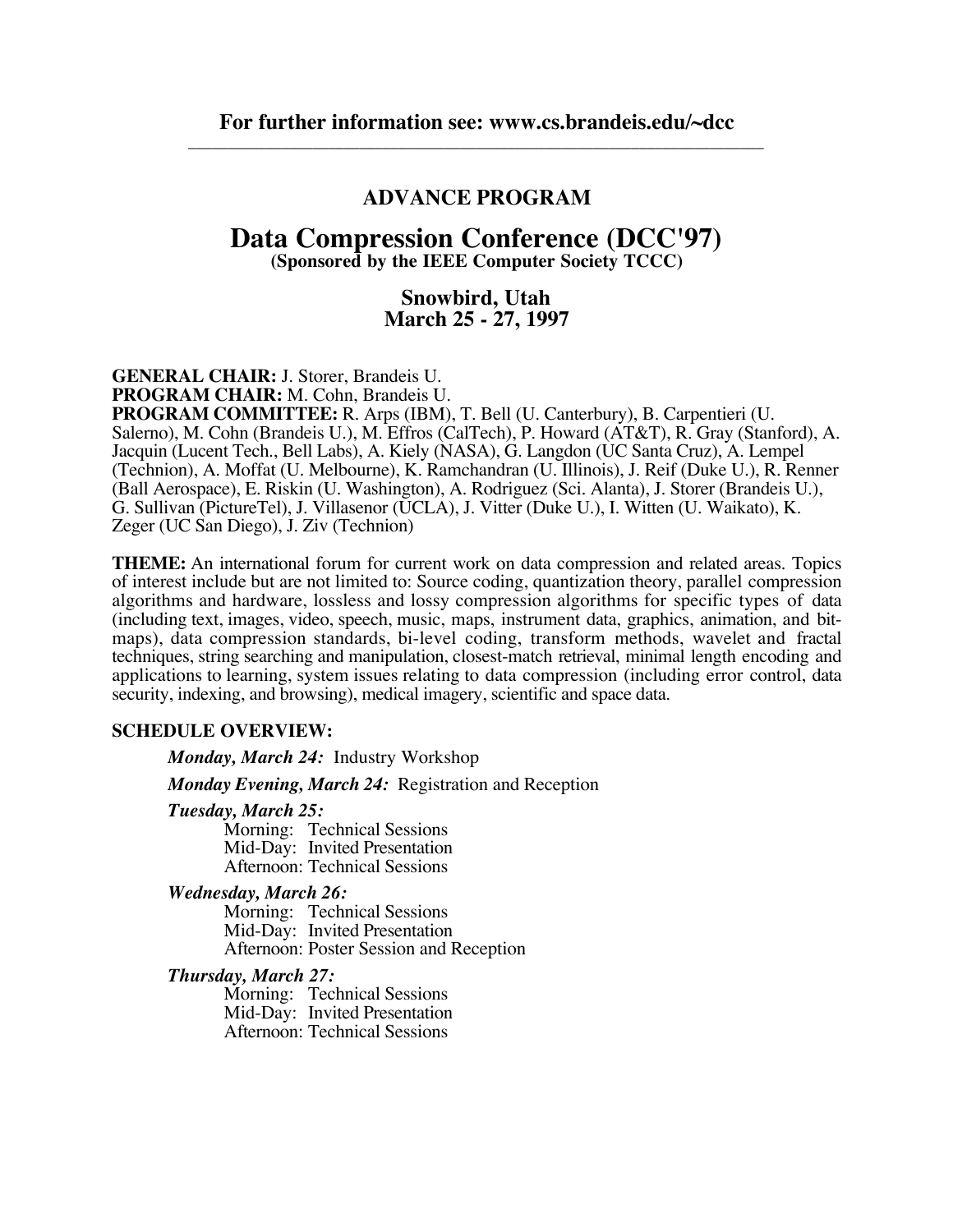## **MONDAY EVENING**

Registration / Reception, 7:00-10:00pm (Golden Cliff Room)

# **TUESDAY**

**Welcome:** 7:45am

**Session 1:** 8:00am - 10:05am

8:00am "Linear-time, Incremental Hierarchy Inference for Compression" Craig G. Nevill-Manning, Ian H. Witten *Stanford University, University of Waikato*

8:25am "Models of English Text" W. J. Teahan, John G. Cleary *University of Waikato*

8:50am "Towards Understanding and Improving Escape Probabilities in PPM" J Aberg, Yu. M. Shtarkov, B. J. M. Smeets *Lund University, Russian Academy of Sciences*

9:15am "A Percolating State Selector for Suffix-Tree Context Models" Suzanne Bunton *University of Washington*

9:40am "An Executable Taxonomy of On-Line Modeling Algorithms" Suzanne Bunton *University of Washington*

**Break:** 10:05am - 10:30am

**Session 2:** 10:30am - 12:35pm

10:30am

"An Analytical Treatment of Channel-Induced Distortion in Run Length Coded Image Subbands" Javier Garcia-Frias, John D. Villasenor *University of California at Los Angeles*

10:55am "Capturing Global Redundancy to Improve Compression of Large Images" Barbara L. Kess, Stephen E. Reichenbach *University of Nebraska-Lincoln*

11:20am "Progressive Image Coding on Noisy Channels" P. Greg Sherwood, Kenneth Zeger *University of California at San Diego*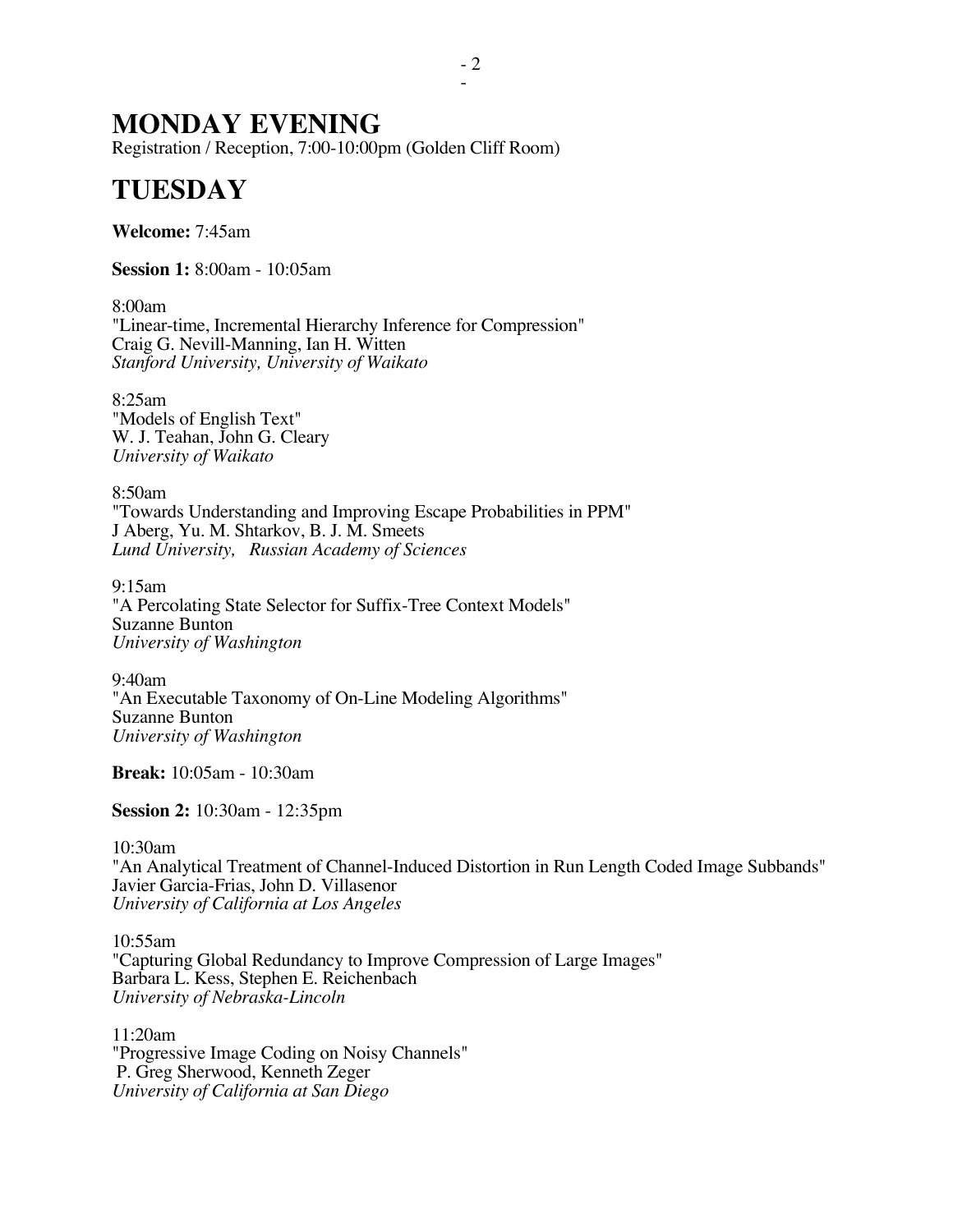11:45am "Multimode Image Coding for Noisy Channels" Shankar L. Regunathan, Kenneth Rose, Shrinivas Gadkari *University of California*

12:10pm "L-Constrained High-Fidelity Image Compression via Adaptive Context Modeling" Xioalin Wu, Wai Kin Choi, Paul Bao *University of W. Ontario, Chinese University of Hong Kong, Hong Kong Polytechnic University*

**Lunch Break:** 12:35pm - 2:30pm

**Mid-Day Invited Presentation:** 2:30pm - 3:35pm

**Break:** 3:35pm - 4:00pm

**Session 3:** 4:00pm - 5:15pm

4:00pm "A Lexicographic Framework for MPEG Rate Control" Dzung T. Hoang, Elliot L. Linzer, Jeffrey S. Vitter *Digital Video Systems Inc, C-Cube Microsystems, Duke University*

4:25pm "Content-Adaptive Postfiltering for Very Low Bit Rate Video" Arnaud Jacquin, Hiroyuki Okada, Paul Crouch *Lucent Technologies, Sharp Corporation, AT&T Corporation*

4:50pm "Library-based Coding: a Representation for Efficient Video Compression and Retrieval" Nuno Vasconcelos, Andrew Lippman *MIT Media Laboratory*

**Break:** 5:15pm - 5:40pm

**Session 4:** 5:40pm - 6:55pm

5:40pm "On Adaptive Strategies for an Extended Family of Golomb-type Codes" Gadiel Seroussi, Marcelo J. Weinberger *Hewlett-Packard Laboratories*

6:05pm "An Iterative Technique for Universal Lossy Compression of Individual Sequences" Daniel Manor, Meir Feder *Tel Aviv University*

6:30pm "Significantly Lower Entropy Estimates for Natural DNA Sequences" David Loewenstern, Peter N. Yianilos *Rutgers University, NEC Research Institute*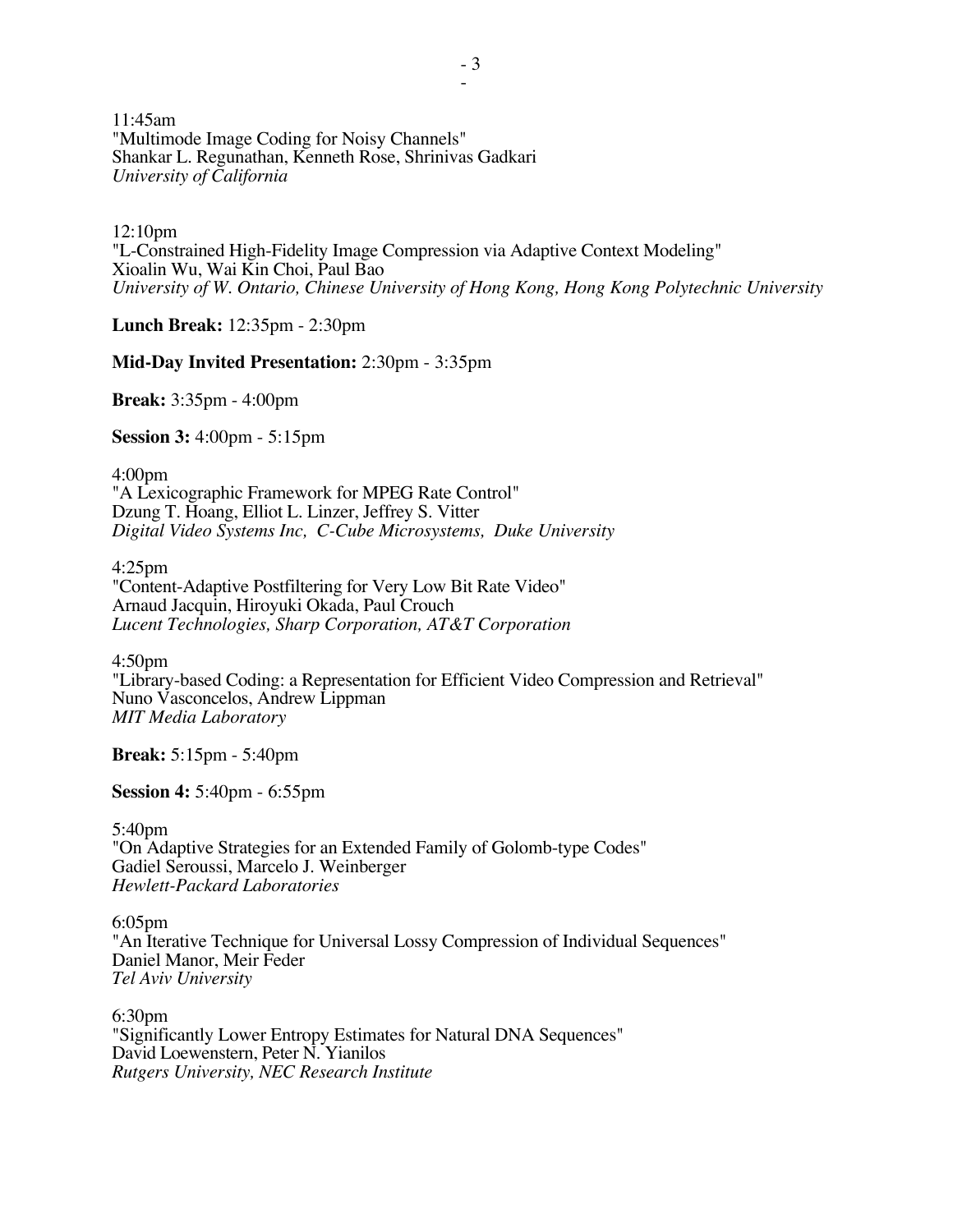## **WEDNESDAY**

#### **Session 5:** 8:00 - 10:05

8:00am "Text Compression Via Alphabet Re-Representation" Philip M. Long, Apostol I. Natsev, Jeffrey S. Vitter *National University of Singapore, Duke University*

8:25am "Low-Cost Prevention of Error Propagation for Data Compression with Dynamic Dictionaries" James A. Storer and John H. Reif *Brandeis University, Duke University*

8:50am "Block Sorting and Compression" Ziya Arnavut, Spyros S. Magliveras *University of Nebraska*

9:15am "Redundancy of the Lempel-Ziv-Welch Code" Serap A. Savari *Lucent Technology*

9:40am "A Corpus for the Evaluation of Lossless Compression Algorithms" Ross Arnold, Tim Bell *University of Canterbury*

**Break:** 10:05am - 10:30am

**Session 6:** 10:30am - 12:35Pm

10:30am "Fast Weighted Universal Transform Coding: "Toward Optimal, Low Complexity Bases for Image Compression" Michelle Effros *California Institute of Technology*

10:55am "Image Coding Based on Mixture Modeling of Wavelet Coefficient and a Fast Estimation-Quantization Framework" Scott M. LePresto, Kannan Ramchanran, Michael T. Orchard *University of Illinois at Urbana-Champaign*

11:20am "Universal Transform Coding Based on Backward Adaptation" Vivek K. Goyal, Jun Zhuang, Martin Vetterli *University of California at Berkeley*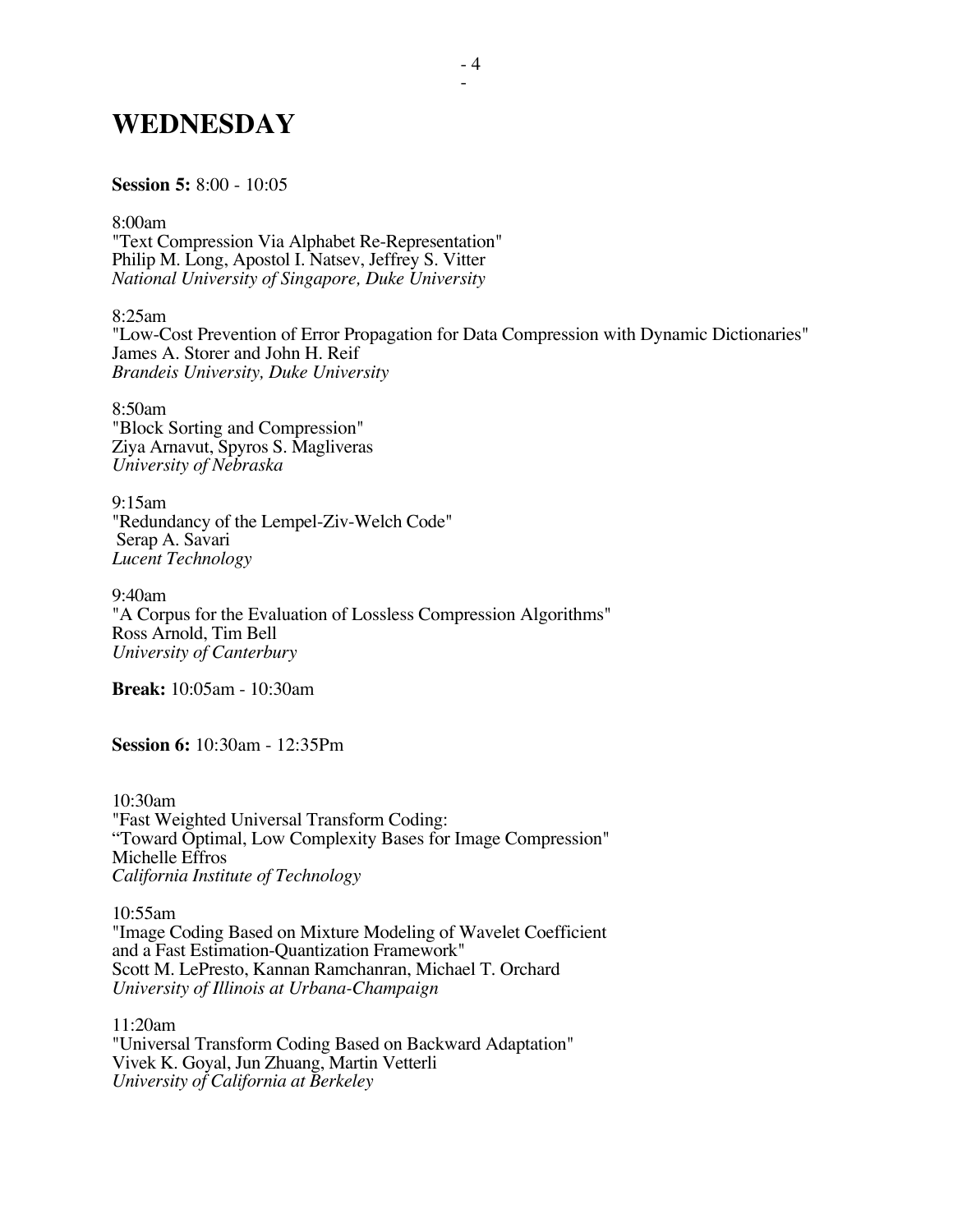11:45am "Efficient Context-Based Entropy Coding Lossy Wavelet Image Compression" Christos Chrysafis, Antonio Ortega *University of Southern California*

12:10pm "An Embedded Wavelet Video Coder Using Three-Dimensional Set Partitioning in Hierarchical Trees (SPIHT)" Beong-Jo Kim, William A. Pearlman *Rensselaer Polytechnic Institute*

**Lunch Break:** 12:35pm - 2:30pm

**Mid-Day Invited Presentation:** 2:30pm - 4:00pm

## **POSTER SESSION AND RECEPTION**

4:00-7:00pm In the Golden Cliff Room

(Abstracts of each presentation appear in the proceedings.)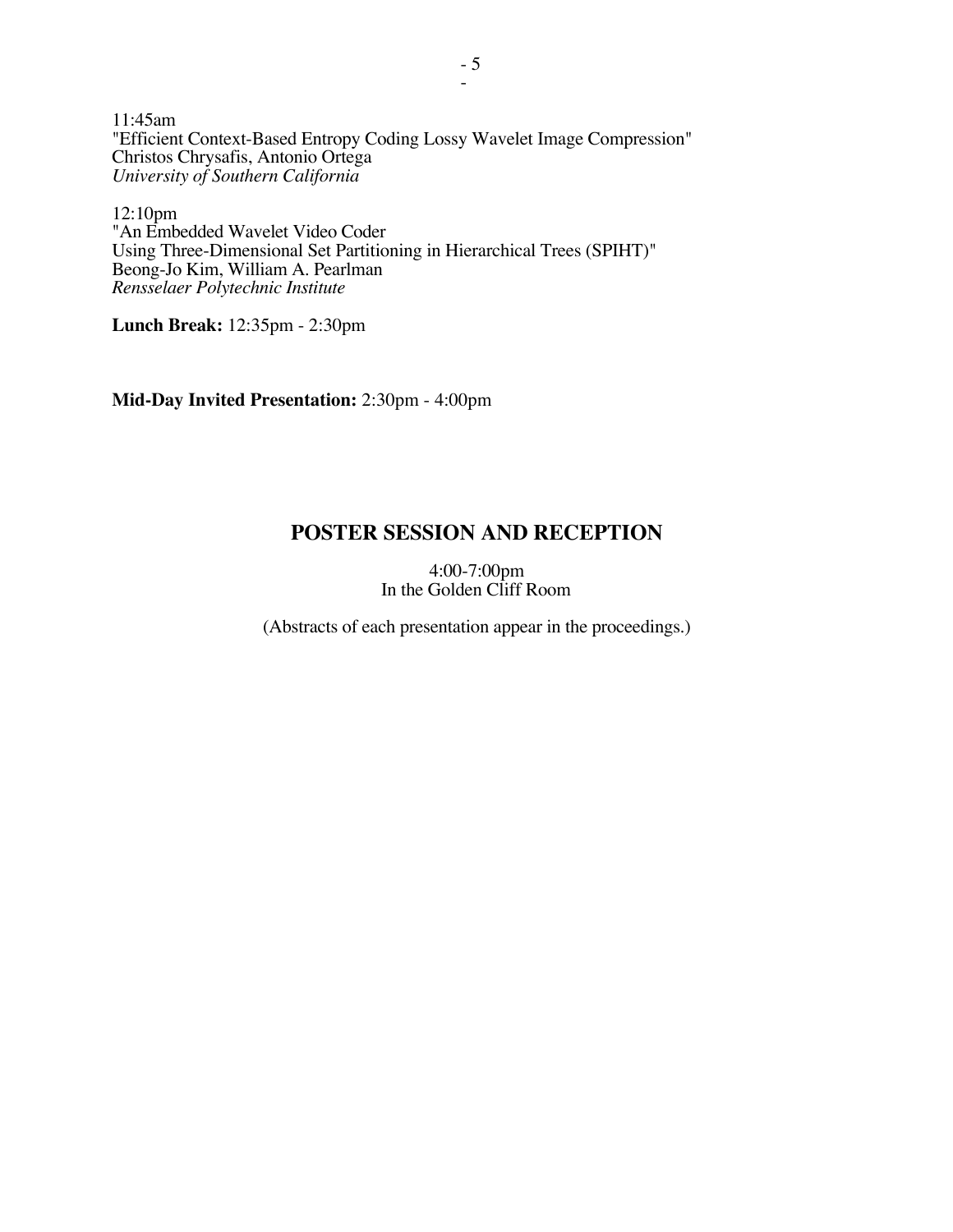# **THURSDAY**

**Session 7:** 8:00am - 10:05am

8:00am "Optimal Fractal Coding is NP-Hard" Matthias Ruhl, Hannes Hartenstein *Universitat Freiburg*

8:25am "Fast and Compact Volume Rendering in the Compressed Transform Domain" Sefeng Chen and John H. Reif *Duke University*

8:50am "Compression of Functions Defined on Surfaces of 3D Objects" Krasimir Kolarov, William Lynch *Interval Research Corporation,*

9:15am " On Maximal Parsings" Martin Cohn, Harold Helfgott *Brandeis University*

9:40am "A Codebook Generation Algorithm for Document Image Compression" Qin Zhang, John M. Danskin, Neal Young *Dartmouth College*

**Break:** 10:05am - 10:30am

**Session 8:** 10:30am - 12:35pm

10:30am

"A Fixed-Rate Quantizer Using Block-Based Entropy-Constrained Quantization and Run-Length Coding" Dongchang Yu, Michael W. Marcellin *Oak Technology Inc, University of Arizona*

10:55am "Adaptive Vector Quantization Using Generalized Threshold Replenishment" James E. Fowler, Stanley C. Ahalt *Ohio State University*

11:20am "Quadtree Based Variable Rate Oriented Mean Shape-Gain Vector Quantization" Raouf Hamzaoui, Bertram Ganz, Dietmar Saupe *Universitat Freiburg*

11:45am "Entropy-Constrained Successively Refinable Scaler Quantization" Hamid Jafarkhani, Hugh Brunk, Nariman Farvardin *University of Maryland*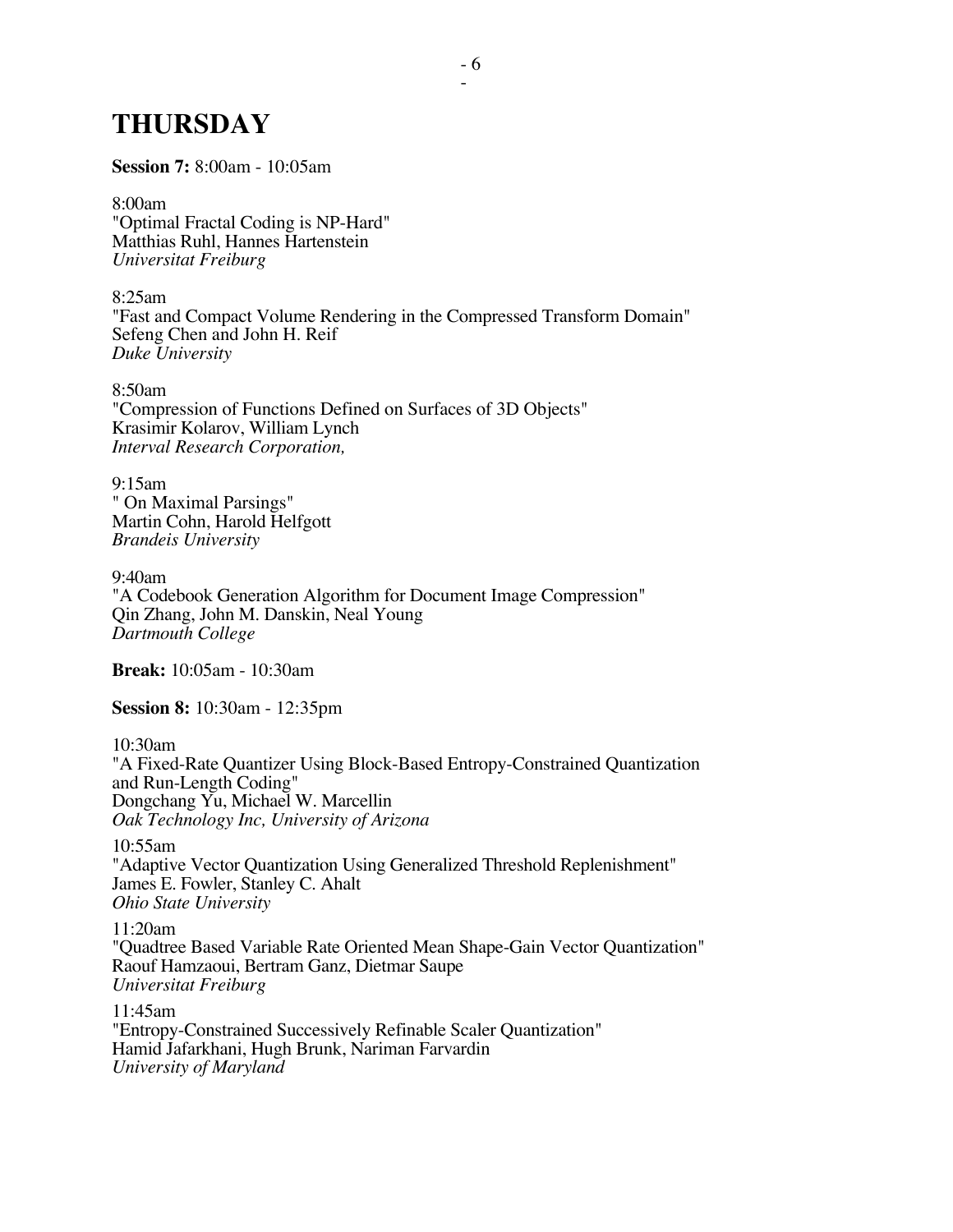12:10pm "Conditional Entropy Coding of VQ Indexes for Image Compression" Xiaolin Wu, Jiang Wen, Wing Hung Wong *University of W. Ontario, Chinese University of Hong Kong, UCLA*

**Lunch Break:** 12:35pm - 2:30pm

### **Mid-Day Invited Presentation:** 2:30pm - 3:35pm

**Break:** 3:35pm - 4:00pm

**Session 9:** 4:00pm - 5:15pm

4:00pm "Efficient Approximate Adaptive Coding" Andrew Turpin, Alistair Moffat *University of Melbourne*

4:25pm "An Overhead Reduction Technique For Mega-State Compression Schemes" Abraham Bookstein, Shmuel T. Klein, Timo Raita *University of Chicago, Bar-Ilan University, University of Turku*

4:50pm "Text Compression by Context Tree Weighting" J Aberg, Yu. M. Shtarkov *Lund University, Russian Academy of Sciences*

**Break:** 5:15pm - 5:40pm

**Session 10:** 5:40pm - 6:55pm

5:40pm "Image Coding Using Optimized Significance Tree Quantization" Geoffrey M. Davis, Sumit Chawla *Dartmouth College*

6:05pm "Fast Residue Coding for Lossless Textual Image Compression" Corneliu Constantinescu, Ronald Arps *IBM Almaden Research Center*

6:30pm "A Remapping Technique Based on Permutations for Lossless Compression of Multispectral Images" Ziya Arnavut *University of Nebraska at Omaha*